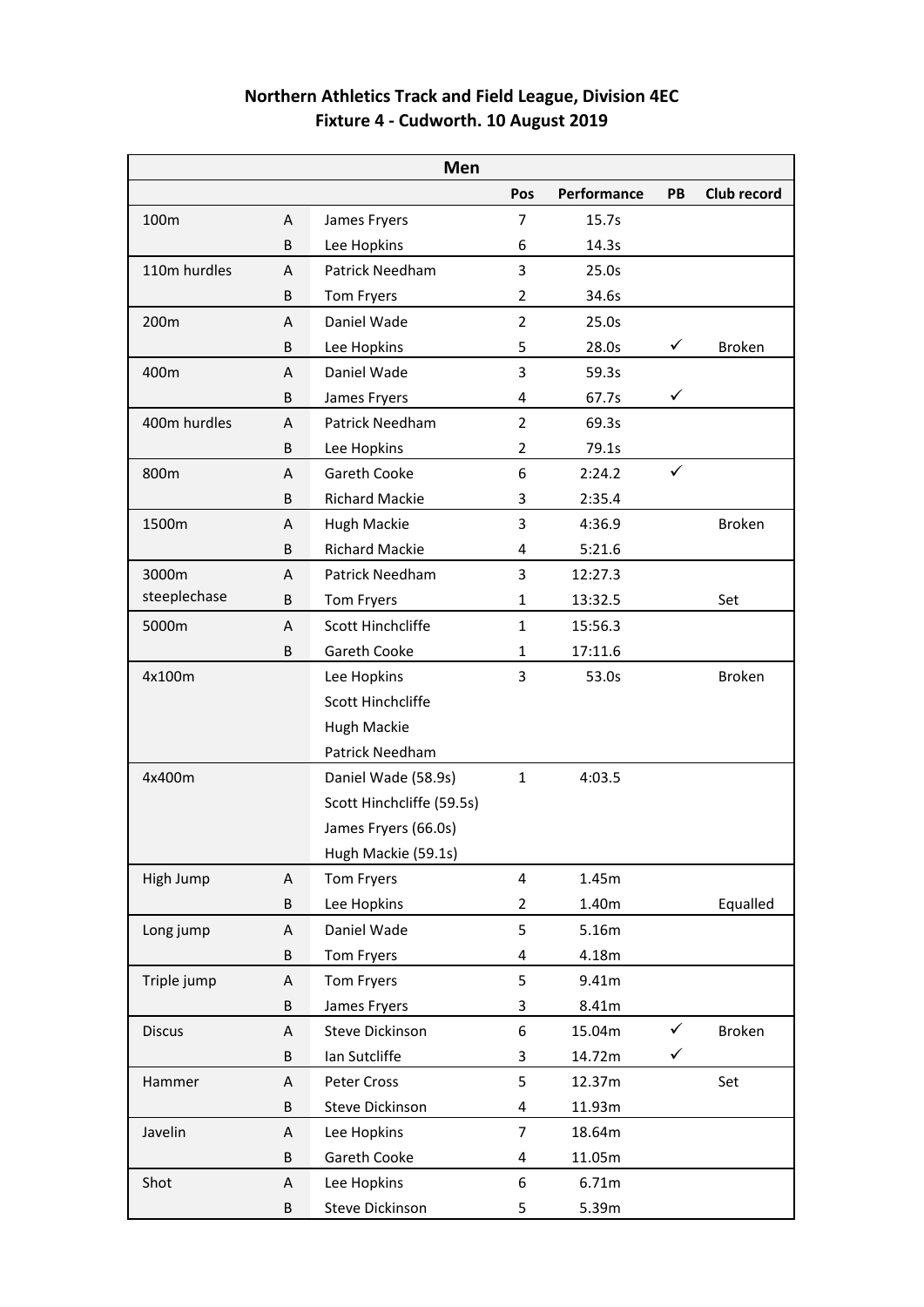| <b>Northern Athletics Track and Field League, Division 4EC</b> |  |
|----------------------------------------------------------------|--|
| Fixture 4 - Cudworth. 10 August 2019                           |  |

|               |   | Women                    |                |             |              |               |
|---------------|---|--------------------------|----------------|-------------|--------------|---------------|
|               |   |                          | Pos            | Performance | PB           | Club record   |
| 100m          | A | Ellie Brightmore         | 4              | 15.2s       |              |               |
|               | B | Helen Wright             | 3              | 17.6s       |              |               |
| 200m          | Α | <b>Jude Matthews</b>     | 5              | 46.5s       |              |               |
|               | B | Julia Cobham             | 3              | 38.5s       |              | <b>Broken</b> |
| 400m          | Α | Ellie Brightmore         | 4              | 70.2s       |              |               |
|               | B | Helen Wright             | 5              | 87.1s       |              |               |
| 400m hurdles  | A | <b>Heather Lindley</b>   | 3              | 97.2s       | ✓            | <b>Broken</b> |
|               | B | Julia Cobham             | $\overline{2}$ | 94.7s       | ✓            | <b>Broken</b> |
| 800m          | Α | Ellie Brightmore         | $\overline{2}$ | 2:37.3      |              | <b>Broken</b> |
|               | B | <b>Jill Carlton</b>      | 4              | 3:18.7      |              |               |
| 1500m         | Α | <b>Jill Carlton</b>      | 6              | 6:26.0      |              |               |
|               | B | <b>Jude Matthews</b>     | 4              | 6:58.7      |              |               |
| 3000m         | A | Julia Cobham             | 6              | 13:10.0     | $\checkmark$ |               |
| 4x100m        |   | <b>Jill Carlton</b>      | 4              | 80.3s       |              |               |
|               |   | <b>Myfanwy Cross</b>     |                |             |              |               |
|               |   | <b>Jude Matthews</b>     |                |             |              |               |
|               |   | Helen Wright             |                |             |              |               |
| 4x400m        |   | Julia Cobham (89.3s)     | 4              | 5:57.0      |              |               |
|               |   | Jill Carlton (94.3s)     |                |             |              |               |
|               |   | Heather Lindley (83.9s)  |                |             |              |               |
|               |   | Ellie Brightmore (73.6s) |                |             |              |               |
| High Jump     | Α | Ellie Brightmore         | $1=$           | 1.35m       |              |               |
| Long jump     | A | Ellie Brightmore         | 3              | 3.93m       |              |               |
|               | B | Helen Wright             | $\mathbf{1}$   | 2.62m       |              |               |
| <b>Discus</b> | Α | Ellie Brightmore         | 3              | 16.91m      |              | <b>Broken</b> |
|               | B | <b>Myfanwy Cross</b>     | 5              | 12.02m      |              |               |
| Hammer        | Α | <b>Heather Lindley</b>   | 5              | 15.28m      | $\checkmark$ | <b>Broken</b> |
|               | B | <b>Myfanwy Cross</b>     | 4              | 10.33m      |              |               |
| Javelin       | A | <b>Myfanwy Cross</b>     | 6              | 9.49m       | $\checkmark$ |               |
|               | B | <b>Heather Lindley</b>   | 6              | 7.92m       |              |               |
| Shot          | Α | <b>Myfanwy Cross</b>     | 6              | 4.75m       |              | <b>Broken</b> |
|               | B | <b>Heather Lindley</b>   | 5              | 4.68m       |              |               |